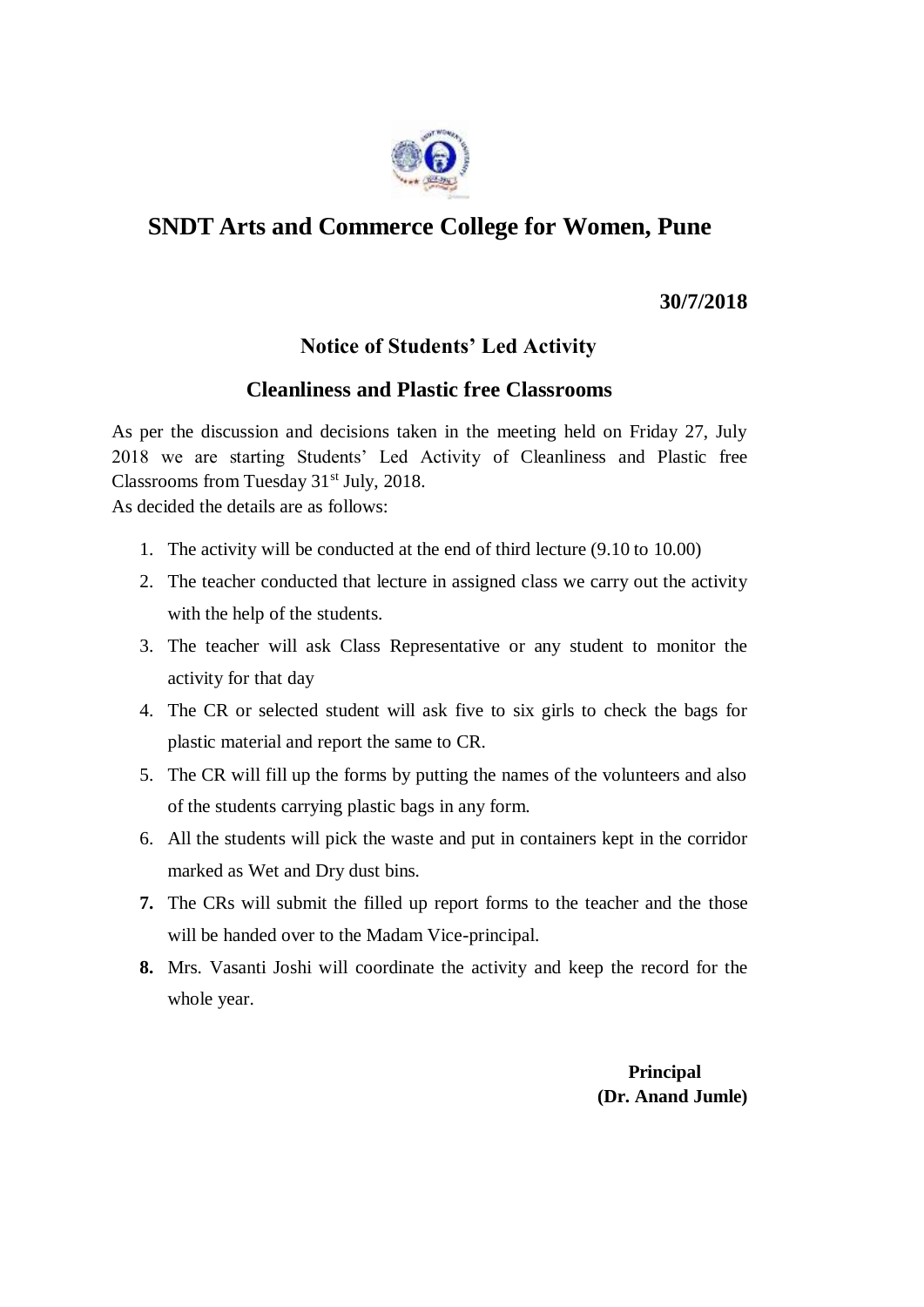| <b>Room</b>    | <b>Allotment</b>                    | <b>Room</b>    | <b>Allotment</b>                |  |  |
|----------------|-------------------------------------|----------------|---------------------------------|--|--|
| N <sub>0</sub> |                                     | N <sub>0</sub> |                                 |  |  |
| $\mathbf{1}$   | Office                              | 26             | Computer Lab II                 |  |  |
| $\overline{2}$ | Office                              | 27             | Computer Lab I                  |  |  |
| $\overline{3}$ | Office                              | 28             | <b>BCA Library/Department</b>   |  |  |
| $\overline{4}$ | F. Y. Arts-Compulsory               | 29             | SY Com (English Medium)         |  |  |
|                | and AC/DC-                          |                |                                 |  |  |
|                | Marathi and Economics               |                |                                 |  |  |
| 5              | <b>BVA</b>                          | 30             | English                         |  |  |
|                |                                     |                | Classroom/Department            |  |  |
| 6              | <b>BVA</b>                          | 31             | <b>MCVC Junior College</b>      |  |  |
| 7              | <b>BVA</b>                          | 32             | Marathi                         |  |  |
|                |                                     |                | Classroom/Department            |  |  |
| 8              | BVA classroom and                   | 33             | <b>SYBAF</b>                    |  |  |
|                | Department                          |                |                                 |  |  |
| 9              | Main Hall                           | 34             | <b>BCA</b>                      |  |  |
| 10             | Hindi                               | 35             | <b>Mini Discussion Room for</b> |  |  |
|                |                                     |                | <b>Remedial/Mentoring</b>       |  |  |
| 11             | Marathi                             | 36             | Psychology                      |  |  |
| 12             | NSS and Junior Supervisor           | 37             | Psychology                      |  |  |
| 13             | FY Com (English Medium)             | 38             | Music                           |  |  |
| 14             | S. Y. Arts-Compulsory               | 39             | Music/English                   |  |  |
|                | and AC/DC-                          |                |                                 |  |  |
|                | Marathi and Economics               |                |                                 |  |  |
| 15             | TY Com (English Medium)             | 40             | Music                           |  |  |
| 16             | <b>Common Staff Room</b>            | 41             | Psychology Lab                  |  |  |
| 17             | FY Com (Marathi Medium)             | 42             | Psychology/English              |  |  |
| 18             | <b>Examination (Senior College)</b> | 43             | Economics                       |  |  |
| 19             | <b>Examination (Junior College)</b> | 44             | Economics                       |  |  |
|                |                                     |                | Classroom/department            |  |  |
| 20             | Hindi Classroom and                 | 45             | FY BAF                          |  |  |
|                | department                          |                |                                 |  |  |
| 21             | TY Com (Marathi Medium)             | 46             | NAAC and V P Junior             |  |  |
| 22             | <b>BCA</b>                          | 47             | TY BAF/Commerce Dept            |  |  |
| 23             | SY Com (Marathi Medium)             | 48             | Ladies Room                     |  |  |
| 24             | Geography                           |                | <b>Sports Room</b>              |  |  |
| 25             | Geography Lab/Department            |                | <b>NCC Room</b>                 |  |  |

**2018-19 Class rooms covered**